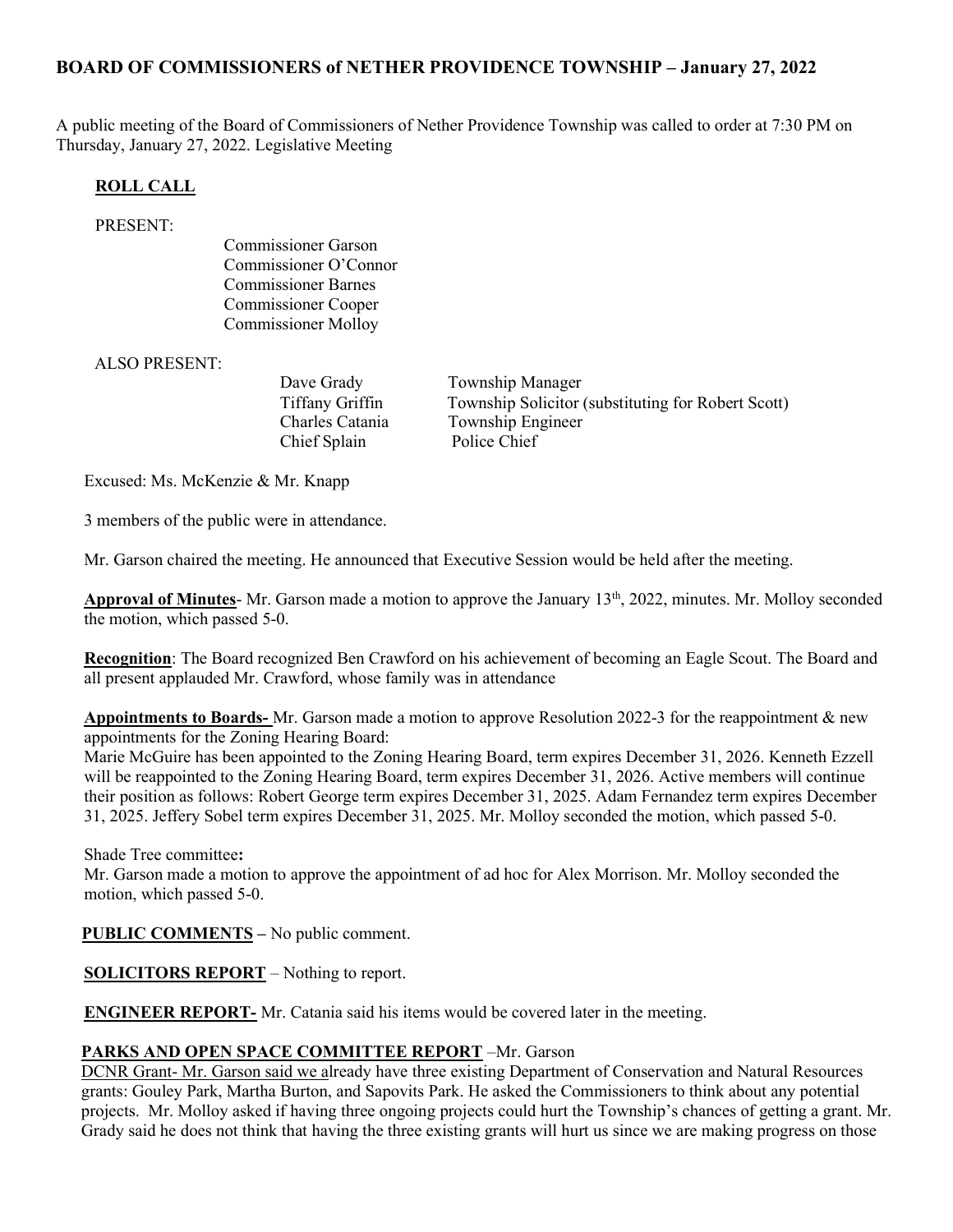projects. Mr. Molloy asked about possible joint projects with other neighboring communities, and Mr. Grady said that multi-municipal projects are usually favored in the grant programs.

Gouley Park-DCNR Grant- Mr. Garson said the Township is exploring playground options. There are many options available based on space and price range constraints of the grants. He said the Township's budget has \$15,000 for a structure for children aged 2- 5 years and \$90,000 for a structure for children aged 5-12 years.

Hepford Park- Mr. Garson said Representative Krueger was instrumental in the Township receiving \$148,500 through the Keystone Communities Grant program to use toward improvements at Hepford Park. He said the Commissioners need to approve a resolution and the Township would contribute about \$12,000 toward project. Mr. Garson motioned to approve Resolution 2022-4 Keystone Community Program for the Revitalization at Hepford Park and to commit \$12,000 to the program. Mr. Molloy seconded, which passed 5-0.

1012 Glen Rd – Mr. Garson noted that this was part of a FEMA/PEMA grant for the removal of a property in a flood zone. The house was in the process of being demolished when the contractor hit a sewer line, which was marked incorrectly based on a mapping issue. As such, it was not the contractor's fault, so it makes sense to grant the change order request of \$2,500, which was used to repair the sewer line. Mr. Grady said the intention is to use grant funds, if there are enough remaining funds, but if the project goes over budget, there is no mechanism for additional funds. He said the Township has been in touch with US Representative Scanlon's office, and he plans to ask for their assistance if additional funds are needed. He noted the Township is still working with the County and School District to reassess the property in order to receive a partial refund for the taxes paid. Mr. Garson motioned to approve change order in the amount of \$2,500. Mr. Cooper seconded, and the motion passed 5-0.

## BUILDING AND ZONING COMMITTEE- Max. Cooper

Marijuana sales – Zoning locations. Mr. Cooper said the hearing for the zoning change would be advertised for the February 24<sup>th</sup> meeting. This zoning change would allow marijuana sales only in the industrially zoned areas of the Township.

Amendment to R5-B Zoning permits. Mr. Cooper said there is inconsistent wording in the ordinance. The existing wording permits multiple dwellings, but it also says that townhomes are not permitted, which is what currently occupies large sections of the R5-B zoned areas. It would pose a problem, for example, if the townhomes were ever destroyed, in which case a new one could not be built. Mr. Cooper asked if Mr. Bob Linn, who is on the Planning Commission and helped with the Township's zoning rewrite several years ago, had any recollection of why the zoning ordinance may have been written as it was. Mr. Grady said Mr. Linn agreed that it appeared to be a zoning inconsistency from when the zoning was developed in the 1970s. The Township Solicitor would begin working on the wording for the amendment.

FINANCE AND ADMINISTRATION COMMITTEE – Mr. Garson in Ms. McKenzie's absence

Bee, Bergvall & Co.- Mr. Garson said the Township needs to renew its agreement with the auditor, and he has recommended the Township continue its service with Bee, Bergvall, PC. He noted they prepared a proposed statement of work for \$10,475 for the 2021 financial audit and pension statements. He motioned to retain Bee Bergvall in the amount of \$10,475 for the financial audit and related fees for the pension. Mr. Molloy seconded, and the motion passed 5-0.

Transfer of funds to Police Forfeiture & Accreditation. Mr. Garson said a consultant will be assisting the Police Department in maintaining the accreditation status. He said that the amount of \$7,329.33 will be needed from the General Fund to help cover the \$12.500 consultant fee. It was noted that this shortfall should not be an issue in future years as it is anticipated that there will be enough drug forfeiture funds available. Mr. Garson motioned to approve the transfer, and Mr. Cooper seconded. Mr. Molloy asked if the funding could be repaid to the General Fund at some point, and Chief Splain said it was possible. All were in favor of the motion, which passed 5-0.

Mr. Molloy reviewed several items on the bills list then made a motion to accept the bills list in the amount of:

| Warrant List              |              |
|---------------------------|--------------|
| A/P Procurement card List | \$54,133.48  |
| $A/P$ Interim             | \$61457.30.  |
| $A/P$ Bills List          | \$165,568.39 |
| A/P Procurement card      | \$1,200.00   |

Mr. Cooper seconded the motion, which passed 5-0.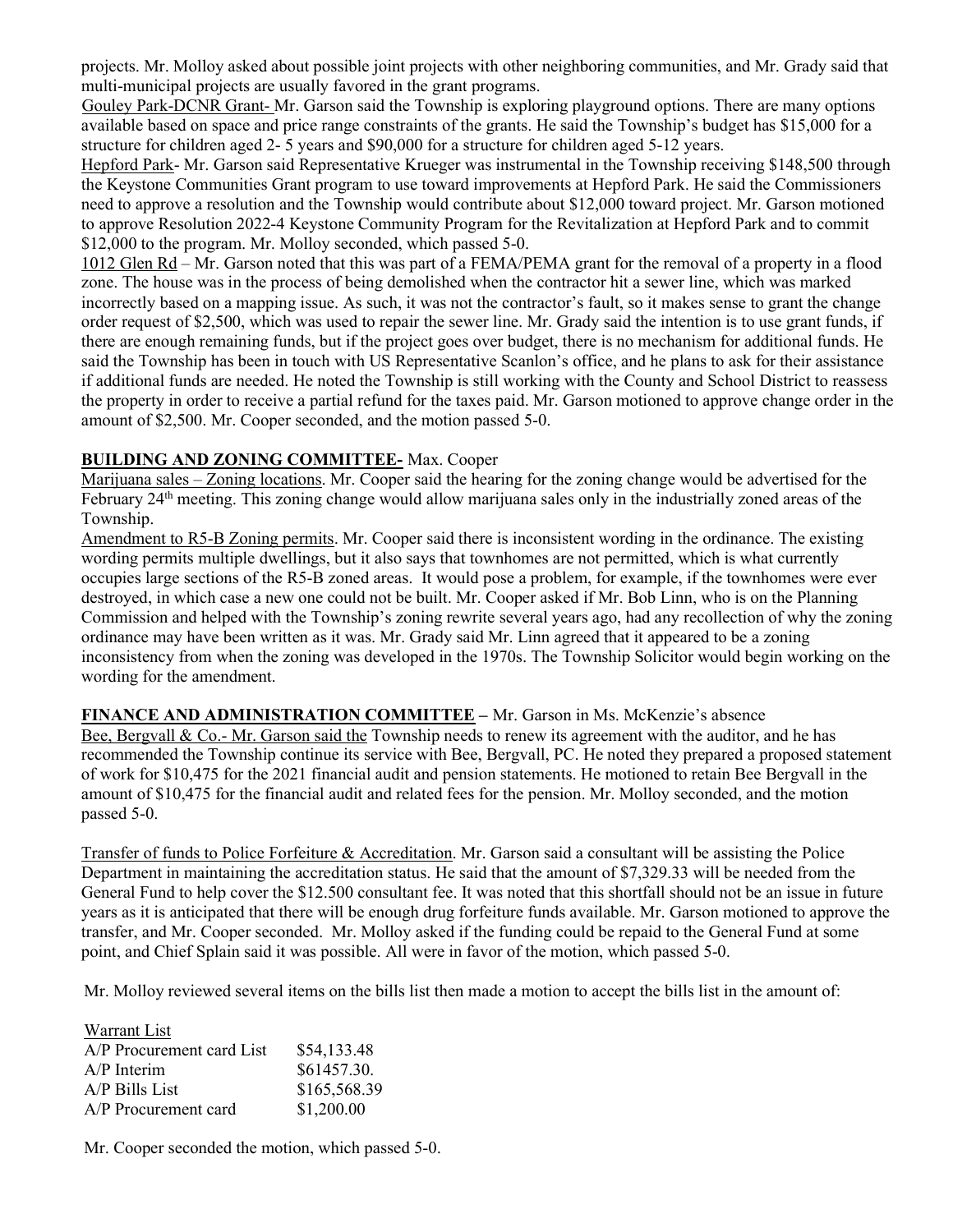# COMMUNITY ENHANCEMENT REPORT- Shaina Barnes

DVRPC TOP Program- Ms. Barnes said the Delaware Valley Regional Planning Commission's Transportation Alternative program could be an eligible program for Phase II of Furness Park. It would mean more access to the train station which would mean fewer cars on the road. Township already has existing grant funding for this. Dr. Cooper asked how much time is left to use this. Mr. Grady said at least two years remain. The Board discussed the idea of shortening the approach and starting at Knoll Road but stopping at the wetland area, since that is where the project becomes expensive. Eventually, a crossing would be needed. The Board was in favor of asking the program about the Delaware Valley Regional Planning Commission's interest in the project.

## PUBLIC WORKS COMMITTEE REPORT – Robert O'Connor

Road Resurfacing - Mr. O'Connor shared the list of roads that were placed out for bid. They included the roads that were rated as very poor and the roads where Aqua had recently performed work. He said bids would be received on February 9<sup>th</sup>.

Putnam Blvd Project- Mr. O'Connor said that Danbury Village is in favor of adding speed humps on Putnam Boulevard, and he noted he would follow up with Weston Village. He said Putnam and Saybrook are still considering the project.

## INFRASTRUCTURE REPORT – Martin Molloy

Providence Road- Design Submission- RFP- Mr. Molloy said the Township had received proposals for the engineering design and inspection for the Providence Road sidewalk project. He said Traffic Planning and Design (TPD), Michael Baker International, & McMahon Engineering submitted bids.

TPD: \$89,550

Michael Baker International: \$91,100

McMahon Engineering: \$114,240

Mr. Molloy motioned to accept the TPD bid for the engineering design of the sidewalk on Providence Road from East Rose Valley Road to Copples Lane in the amount of \$89,550, and Mr. Garson seconded. The motion passed 5-0. Mr. Cooper asked about the Engineering inspection fees. Mr. Grady and Mr. Catania felt it might be better to hold off on awarding the inspection until the design process is nearly complete. The proposals were for full-time inspection costs, but it is possible that the design process will show that part-time inspection may suffice.

DELCORA 537 Plan- Mr. Molloy thanked Mr. Cooper for working with him as well as Mr. Catania and others. He recommended the approval of the 537 Plan Resolution, which included the selection of option two in the DECLORA 537 Plan – rerouting the waste to the Western Regional Treatment Plant (WRTP) in Chester. He said it is the most cost-effective option and it addresses most of the environmental concerns. He noted that he is opposed to the potential sale of DELCORA to Aqua. He would like to approve the resolution with a conditional letter stating their concerns with the lack of transparency about the proposed expansion of the WRTP in Chester. He also wants the Board to express their opposition to the privatization of public assets to Aqua. Mr. Cooper talked about the quality-of-life issues for the citizens of Chester and different considerations that were not clarified such as sludge incineration and disposal of refuse. Mr. Molloy said he hopes the plant expansion would trigger additional permitting and modernization of the practices. It was noted that the Township may need to develop its own disposal if the 537 Plan were not passed. Mr. Garson said he wants the letter to ask questions instead of sound accusatory. Mr. Garson said he is not sure if he is opposed to the privatization since he needs more information. Mr. Cooper said he and Mr. Molloy may send letters in their own individual capacities, as long as the letters specify that they are not representing the entire Board. Mr. Molloy moved to adopt Resolution 2022-5 Resolution 537 Plan update, and Mr. Cooper seconded. The motion passed 5-0. He said the Board is approving the resolution being approved under some duress considering the limited information that DELCORA has provided. Mr. Cooper noted there would be two letters: one from the Board, and then a second from Mr. Molloy and Mr. Cooper as private citizens.

East Rose Valley Sidewalk Project – Mr. Molloy said the bids for the East Rose Valley Sidewalk project would be due on February 10<sup>th</sup>.

EAC – He said the Environmental Advisory Committee met the prior evening for 90 minutes. They are thinking of forming a sub-committee to do research about waste disposal.

## TOWNSHIP MANAGER REPORT –

Covid information on delcopa.gov. There is a vaccine clinic on Jan. 31st from 10 am to 12 noon in Darby Ever Abundant Life Church. He said there are Covid testing sites at the Mercy Fitzgerald Hospital and Delco Emergency